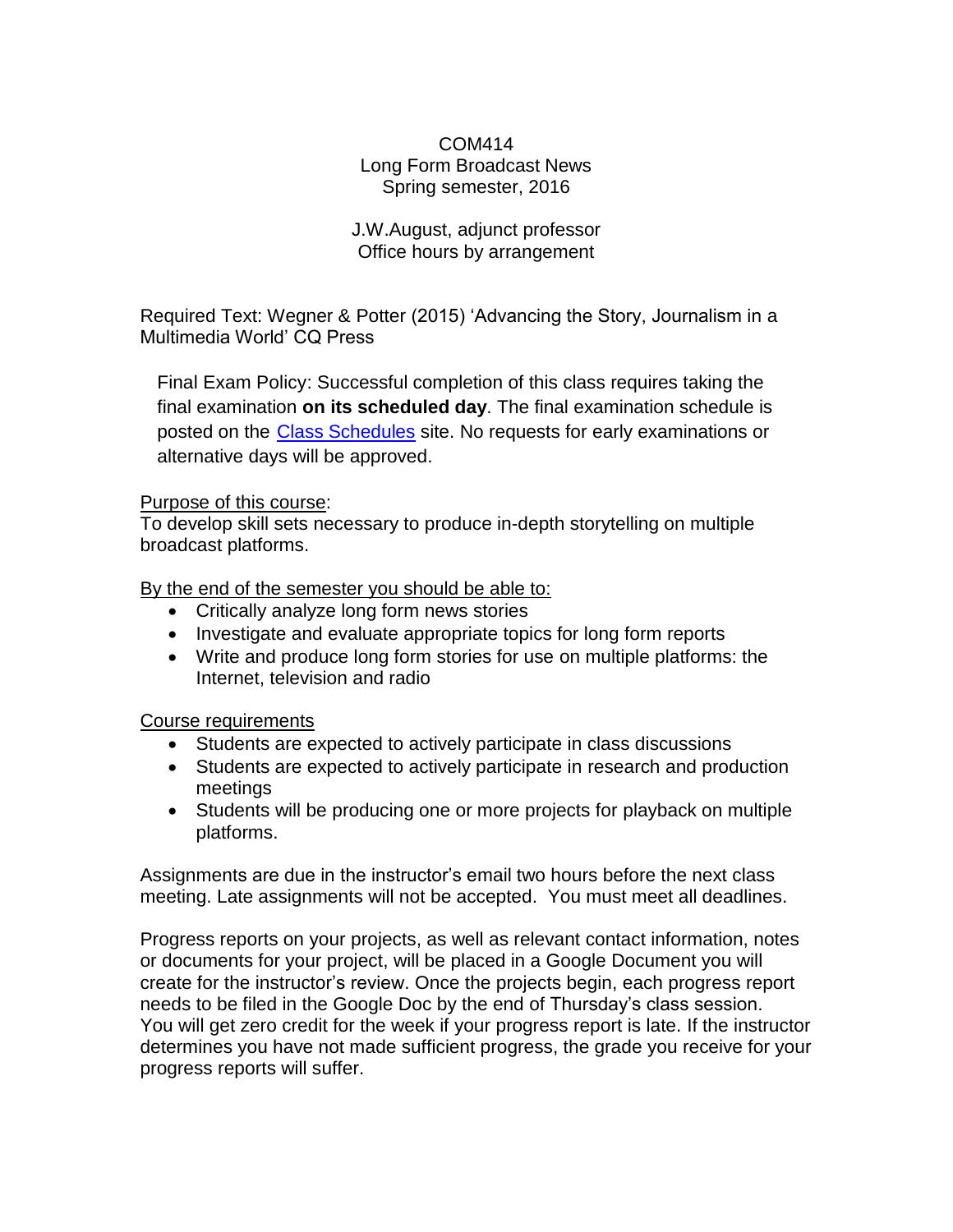Maintain thorough notes throughout your projects, noting sources for interviews, video, audio clips and documents. Keep email and phone number contact information with these notes. They should be included in your weekly progress report.

Student deadlines for projects will vary according to the complexity of the work as determined by the instructor.

The finished scripts will be written in industry-accepted standards for news script format and style.

You are expected to make your own arrangements for equipment needed to complete your assignment.

Professional producers and reporters plan ahead, you should not wait until the last minute to set up your shooting schedules, editing schedules or to reserve your equipment.

Any video assignments will be submitted on a flash drive.

#### Grading

You will be tested on reading assignments and class lectures at least once a week: 20% of your grade.

You progress reports will be evaluated once a week: 20%

Your projects will be graded on multiple elements: the project concept; degree of difficulty; how organized you are as you develop your project or projects; meeting all deadlines for scripts, shooting and editing; and your final production or productions. Each student is expected to complete one team project and two personal projects for the semester. Deadlines for those projects will be established in class: 60%

Final exam: It will cover key concepts discussed throughout the semester. This is a bonus opportunity for a student.

There is the possibility some students may exceed 100%.

#### Attendance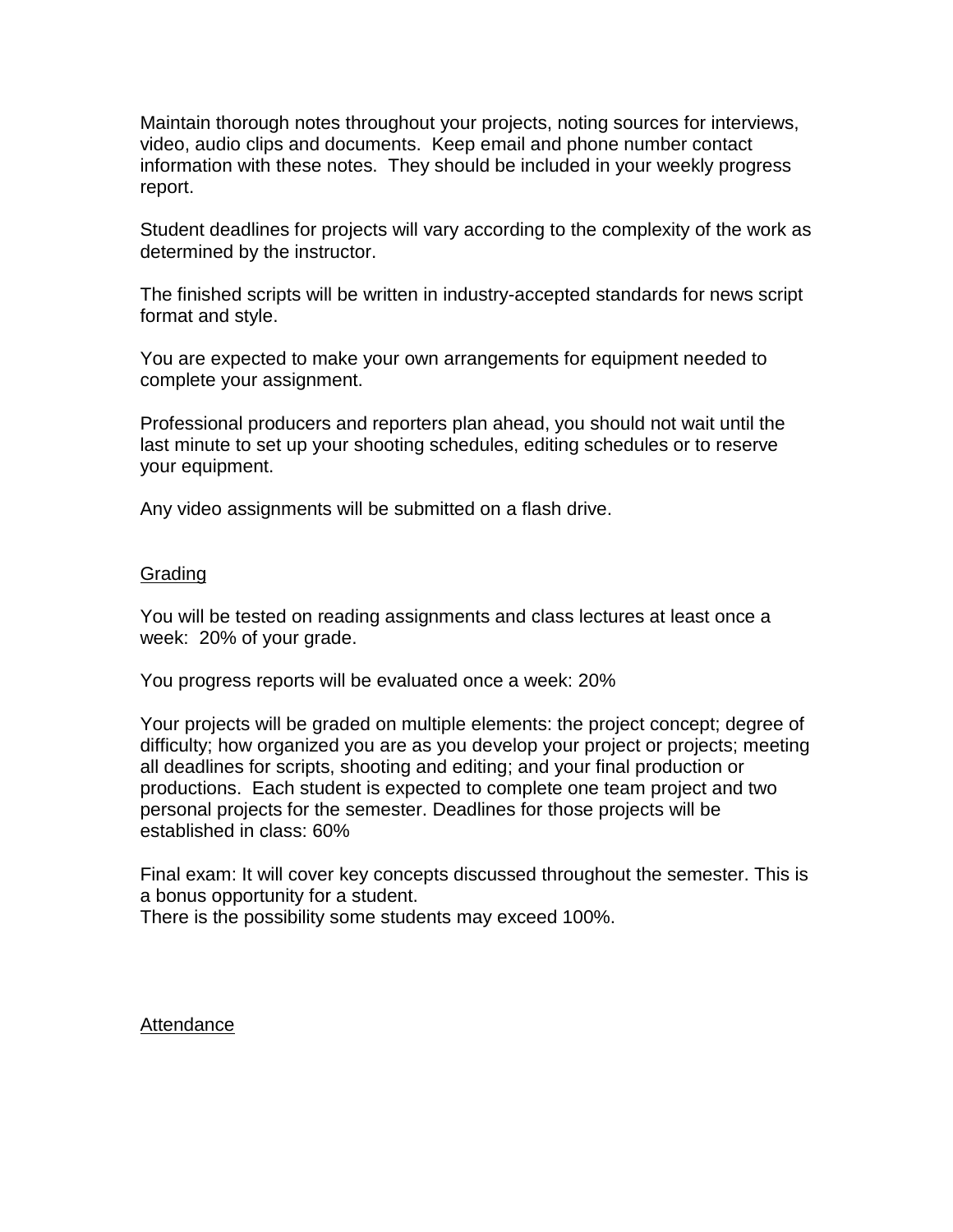The instructor has a low tolerance for individuals who can't show up on time. It's discourteous and unprofessional. If you miss class more than 10 percent of the time, the instructor has the option of filing a written report, which may result in de-enrollment. If the absences exceed 20 percent, the student may be deenrolled without notice. If the date of de-enrollment is past the last date to withdraw from a class, the student will be assigned a grade of W or WF, consistent with university policy in the grading section of the catalog. This is explained in the Academic Policies section of the academic catalog:

## Ethics and academic honesty

It's the foundation of journalism and a requirement of this University that students always act in an ethical manner. Students should demonstrate academic honesty by doing original work and by giving appropriate credit to the ideas of others. As explained in the university catalog, academic dishonesty is the act of presenting information, ideas and/or concepts as one's own when in realty they are the results of someone else's work. If you are suspected of such behaviors you could receive a failing grade. You can appeal any discipline.

### Academic accommodations

While all students are expected to meet the minimum academic standards for completion of this course as established by the instructor, students with disabilities may request academic accommodations. At Point Loma Nazarene University, students must request that academic accommodations by filing documentation with the Disability [Resource Center](http://www.pointloma.edu/experience/offices/administrative-offices/academic-advising-office/disability-resource-center) (DRC), located in the Bond Academic Center. Once the student files documentation, the Disability Resource Center will contact the student's instructors and provide written recommendations for reasonable and appropriate accommodations to meet the individual needs of the student. See **Academic Policies** in the (undergrad/graduate as appropriate) academic catalog.

# FERPA policy

In compliance with federal law, neither PLNU student ID nor Social Security number should be used in publicly posted grades or returned sets of